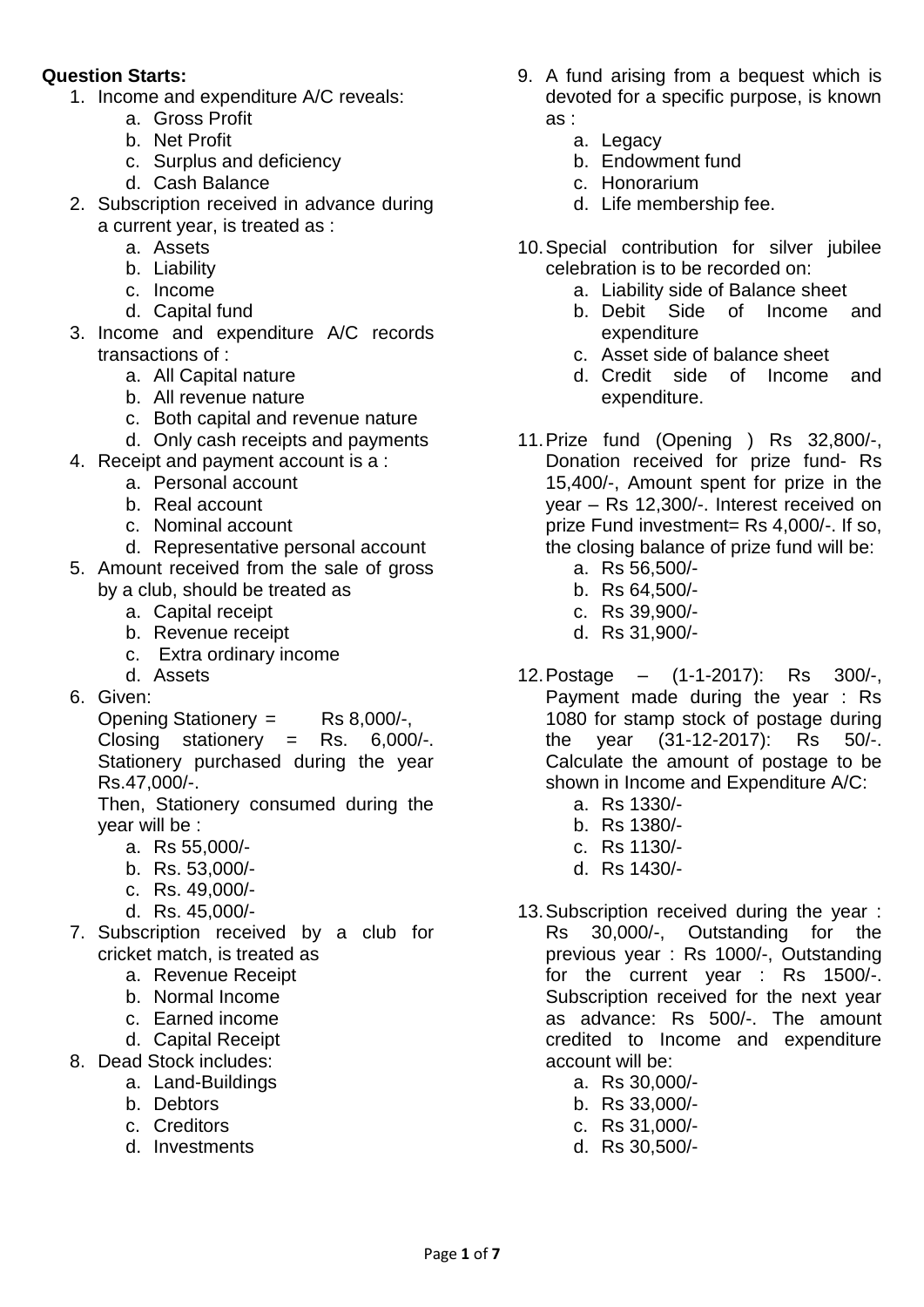- 14.A partner withdrew from a firm Rs.12,000/- during a year. Interest chargeable is 12 % p.a. What will be the total amount deductible from his profit share at the end of the year?
	- a. Rs 12,600/-
	- b. Rs 12,720/-
	- c. Rs 13,440/-
	- d. Rs 13,080/-
- 15.Accounting statements are:
	- a. Fully accurate
	- b. Not fully accurate
	- c. Partly accurate
	- d. Totally inaccurate
- 16.A firm gives Rs.20,000/- to a manager for a big firm project, but the project proves to be a complete failure. This amount will be:
	- a. Capital Expenditure
	- b. Revenue expenditure
	- c. Capitalized revenue expenditure
	- d. Deferred revenue expenditures
- 17.Which of the following goods is not to be included in stock?
	- a. Goods sent to the customer on sales or return basis
	- b. Raw materials purchased for making products
	- c. Goods have been sold but remained undelivered
	- d. Goods sent to the agents for sale but remained unsold.
- 18.Cash discount is allowed at time of
	- a. Sales of goods
	- b. Getting the invoice.
	- c. Receiving the payment
	- d. Purchase of Goods
- 19. Noting charges are ultimately borne by the
	- a. Bank
	- b. Drawer
	- c. Payee
	- d. Drawee
- 20.Out of the following which is not the cause of Depreciation?
	- a. Obsolescence
	- b. Efflux of time
	- c. Exhaustion
	- d. Fall in the market price
- 21.On 13-7-2009, "X" draws a bill on "Y" for Rs 25,000/- for 30 days. The due date of the bill will be:
	- a. 15<sup>th</sup> August
	- b. 14<sup>th</sup> August
	- c. 17<sup>th</sup> August
	- d. 16<sup>th</sup> August
- 22. The Liability of a discounted bill is
	- a. Contingent Liability
	- b. Fixed Liabilities
	- c. Current Liabilities
	- d. Short term liabilities.
- 23.What account will be credited when a discounted bill has been dishonoured?
	- a. Drawee's Account
	- b. Drawer's Account
	- c. Bank Account
	- d. Endorsee's Account
- 24. Those bills which are not entitled to 'days of grace' are known as
	- a. Bill after date
	- b. Bill after sight
	- c. Bill at sight
	- d. Bill on endorsement
- 25. Shyam draws a bill for 40 days on  $20<sup>th</sup>$ January, 2010. The bill matures on:
	- a. March 4, 2010
	- b. February 28, 2010
	- c. March 1, 2010
	- d. March 6, 2010
- 26. Promissory Note is an instrument:
	- a. Unconditional
	- b. Conditional
	- c. With Specific Instruction
	- d. Conditional or unconditional
- 27.Payment before maturity of a bill is called:
	- a. Bill endorsed
	- b. Retiring of a bill
	- c. Dishonour of a bill
	- d. Renewal of a bill
- 28.Bills payable book is a part of
	- a. Posting
	- b. Transfer
	- c. Cash Book
	- d. Trial Balance
- 29.Which of the following will be recorded as Contra Entries?
	- a. Cheques directly deposited into bank by a customer.
	- b. Payment made by a creditor by **Cheque**
	- c. Cash deposited into bank
	- d. Cash Sales and deposited in the bank on the same day.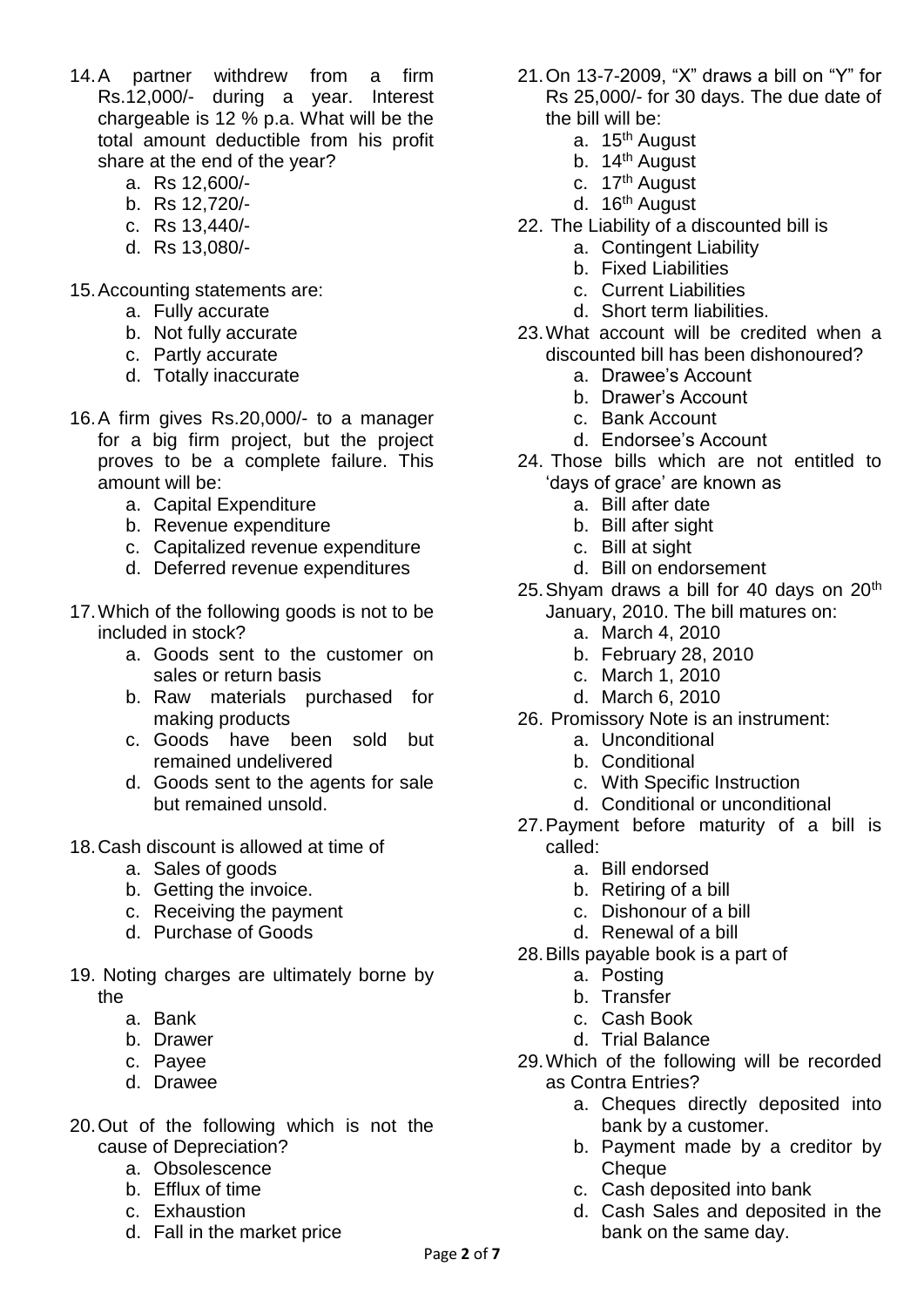- 30.The debit as well as credit aspects of a transaction are recorded in the cash book, it is called:
	- a. Compound entry
	- b. Opening entry
	- c. Adjustment entry
	- d. Contra Entry
- 31."Account Payee Crossing"
	- a. Allows to deposit the cheque in the name of any depositor
	- b. Restricts the negotiability of the **Cheque**
	- c. Allow to pay the cheque to depositors through their account
	- d. Allows the Cheque to endorse to any customer.
- 32.Provision means
	- a. Arrangement for known liabilities
	- b. Arrangement for unknown liabilities
	- c. Arrangement for purchase of fixed assets
	- d. Arrangement for payment of big revenue Expense.
- 33.Secret Reserve is created by
	- a. Showing Capital expense in profit or loss A/C
	- b. Increasing Sales-values
	- c. Closing stock at higher value
	- d. Showing contingent assets as real assets.
- 34.Every business house finds it necessary to maintain
	- a. Reserve
	- b. Provision
	- c. Reserve Fund
	- d. Secret Reserve
- 35.Amortisation means the writing off annually some part of
	- a. Wasting assets
	- b. Liquid assets
	- c. Intangible assets
	- d. Tangible assets
- 36.The WDV of an asset after three years of depreciation under Reducing Method @15% p.a. is Rs 49130/-. What was the original value?
	- a. Rs 40000/-
	- b. Rs 80000/-
	- c. Rs. 45000/-
	- d. Rs. 70250/-
- 37.Original cost of an asset is Rs 1,26,000. Salvage value is Rs. 6,000/-. Expected life is 6 years. The rate of depreciation under SLM will be:
	- a. 15.87%
	- b. 16.67%
	- c. 15.80%
	- d. 16.56%
- 38.The arrangement of reserve is made out of
	- a. Profit and loss appropriation A/C
	- b. Profit and Loss A/C
	- c. Manufacturing A/C
	- d. Balance Sheet
- 39.Provisions were previously known as
	- a. Contingency Reserve
	- b. Specific Reserve
	- c. Reserve Fund
	- d. Capital Reserve
- 40.Depreciation is calculated from the date of
	- a. Purchase of assets
	- b. Receipt o the assets
	- c. Assets put to use
	- d. The assets installed
- 41.The profit and loss under Double Account system is termed as:
	- a. Income and expenditure A/C
	- b. Revenue A/C
	- c. Profit and loss Appropriation A/C
	- d. Revenue Replacement A/C
- 42.Original cost of an asset is Rs 2,00,000, Present cost of Replacement is Rs 2,60,000/-. The amount spent in its replacement is Rs 3,04,000. The amount capitalised will be
	- a. Rs 44,000/-
	- b. Rs 3,04,000/-
	- c. Rs 2,60,000/-
	- d. Rs 60,000/-
- 43.Preliminary expense A/C is shown to
	- a. The asset side of general balance sheet
	- b. The debit side of Revenue A/C
	- c. The debit side of Receipt and expenditure on capital Account
- d. The Credit side of Revenue A/C 44.Provision for doubtful debts A/C is
	- opened in the
		- a. Debtor's ledger
		- b. Creditor Ledger
		- c. General ledger
		- d. Sales ledger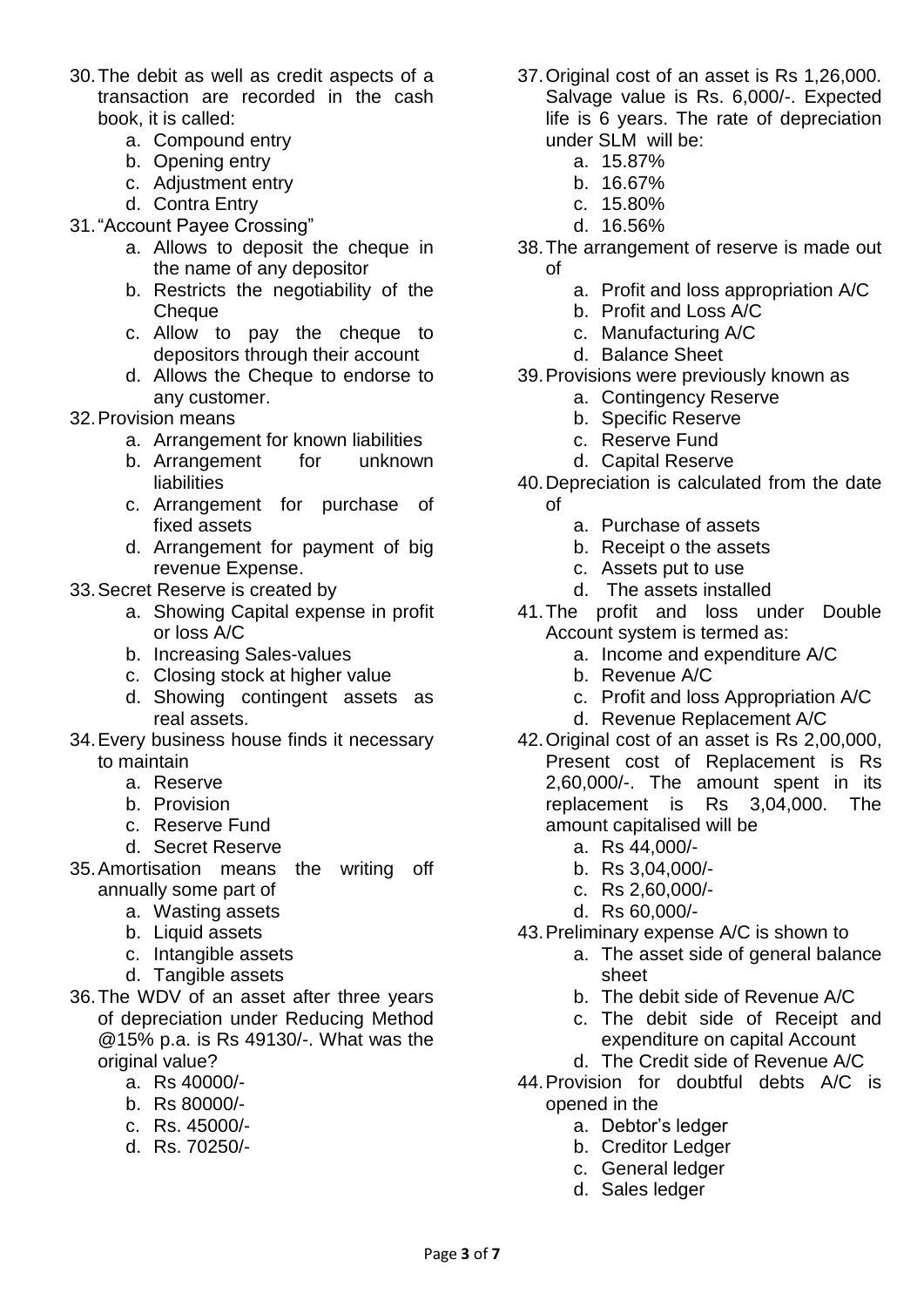- 45.Under sectional balancing system, the ledger which is usually made to balance is
	- a. Debtor's ledger
	- b. Creditor Ledger
	- c. General ledger
	- d. Self-Balancing system
- 46.On replacement of an asset an amount realised on account of sale of old material is credited to
	- a. Asset Account
	- b. Revenue Account
	- c. Replacement Account
	- d. Net Revenue Account
- 47.Promissory Note is written by
	- a. Creditors b. Debtor
	- c. Ban d. Government
- 48.A Contingent liability is
	- a. Outstanding liability
	- b. Bank overdraft
	- c. Liability for Bills discounted
	- d. A short term loan
- 49.Acceptance is necessary on:
	- a. Promissory Note
	- b. Bill of exchange
	- c. Cheque
	- d. Transfer of a bill
- 50.Which of the following is not a qualitative character of Accounting
	- a. Relevance
	- b. Accuracy
	- c. Reliability
	- d. Comparability
- 51.In Double Account System surplus refers to:
	- a. The Excess of clear profit over reasonable returns
	- b. The excess of reasonable returns over preliminary expenses plus reserves
	- c. The excess of reasonable returns over consumer benefit account
	- d. The excess of clear profit over reasonable return plus development reserves.
- 52.Which of the following statements, is not an objective of accounting?
	- a. To keep systematic record
	- b. To provide information of personal assets and liabilities of the owner
	- c. To Ascertain operational profit or loss
	- d. To ascertain the financial position of the business
- 53.Assets which are not convertible into cash are known as
	- a. Wasting Assets
	- b. Floating assets
	- c. Fictitious assets
	- d. Tangible assets.
- 54.According to which of the following concepts, an owner of business is treated as creditor:
	- a. Dual Aspect concept
	- b. Principle of full disclosure
	- c. Principle of revenue realisation
	- d. Business Entity Concept
- 55.Debit balance of a real account shows:
	- a. Loan received by the business
	- b. Loss of the business
	- c. Assets of the business
	- d. Expenses of business
- 56.Out of the following, who is the representative Personal Account?
	- a. Sundry Creditors A/C
	- b. Bank A/C
	- c. Prepaid Insurance A/C
	- d. Drawing A/C
- 57.Find out the total asset Opening Capital – Rs 2,60,000/-
	- Closing Creditors Rs 40,000/-
	- Income during the year- Rs 1,00,000/-

Expenses during the period= Rs 50,000/-

- a. Rs 4,50,000/-
- b. Rs 3,50,000/-
- c. Rs 3,10,000/-
- d. Rs 4,00,000/-
- 58.The effect of a computer purchased for the son of a business owner will
	- a. Decrease the assets and capital
	- b. Increase in assets and decrease in liability
	- c. Increase in capital and decrease liability
	- d. Increase in liability and decrease in Capital
- 59.If goods are returned to the supplier , then, we prepare
	- a. Debit Note
	- b. Receipt Memo
	- c. Invoice Bill
	- d. Credit Note
- 60.Which account in the following will be credited on giving of goods on donation?
	- a. Sales Account
	- b. Donation Account
	- c. Purchase Account
	- d. Stock Account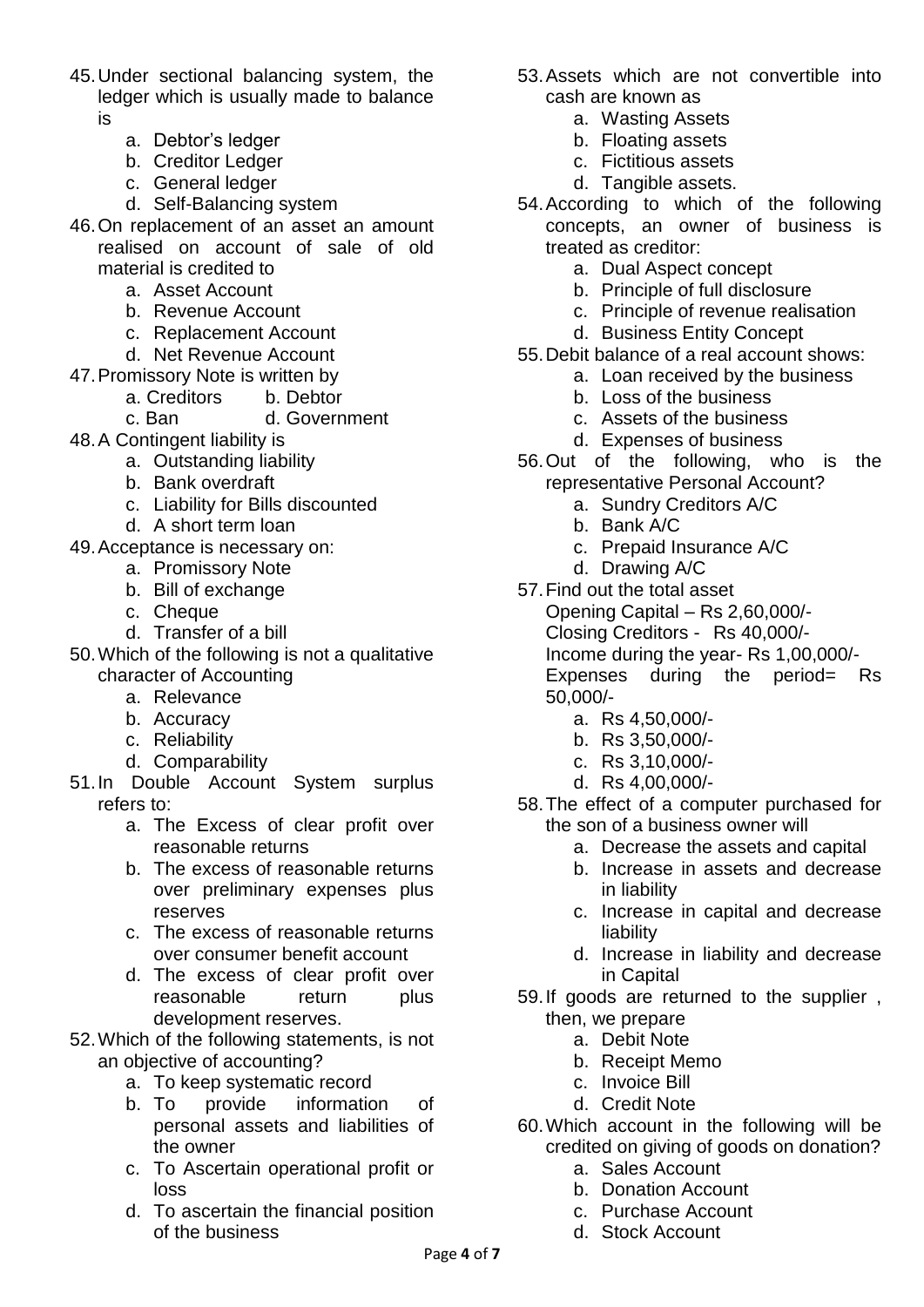- 61.Bank Overdraft is
	- a. Personal Account
	- b. Real Account
	- c. Intangible Account
	- d. Bank Account
- 62.Purchased goods from Bharati- Rs 5000for cash less , 8% T.D. and received 2% C.D. The Amount to be credited in discount account will be:
	- a. Rs 400
	- b. Rs 92
	- c. Rs 100
	- d. Rs 300
- 63.Which of the following books should be used to record purchase of furniture on credit?
	- a. Journal proper
	- b. Furniture book
	- c. Purchase book
	- d. Bill Book
- 64.For the deposit of cash into the bank, the system of entry will be
	- a. Double entry System
	- b. Single Entry system
	- c. Contra entry system
	- d. Direct entry system
- 65.When a firm maintains Cash book, it needs not maintain:
	- a. Purchase journal
	- b. Sales Journal
	- c. Cash Account in ledger
	- d. Journal Proper
- 66.A debit note is written by:
	- a. Seller to purchaser
	- b. Purchaser to seller
	- c. Bank to purchaser
	- d. Bank to seller
- 67.Credit balance of personal account shows:
	- a. Assets of the business
	- b. Liabilities of the business
	- c. Profit of the business
	- d. Loss of the business
- 68.Net profit is equal to
	- a. Indirect income Indirect expenses
	- b. Credit balance of trading A/C Indirect expenses + Indirect income
	- c. Gross Profit + Indirect expenses – Indirect income
	- d. Debit balance of trading A/C + Indirect income – Direct expenses.
- 69.The net profit of a firm before charging manager commission is Rs 21000/-. If the Manager's Commission is 5% after charging such commission, the commission payable will be
	- a. Rs 1000
	- b. Rs 1050
	- c. Rs 1100
	- d. Rs 950
- 70.The posting of customers account written in the sales Return book is done:
	- a. In the debit side
	- b. In the credit side
	- c. In cash A/C
	- d. In sales return Inward A/C
- 71.The balance of trading account is transferred to
	- a. The sales A/C
	- b. The cash A/C
	- c. The profit and loss A/C
	- d. The balance Sheet assets side.
- 72.What kind of accounts are shown in the balance sheet?
	- a. Nominal and personal A/C
	- b. Real and nominal A/C
	- c. Real and personal A/C
	- d. Real, Nominal and personal A/C
- 73.Accrued Income is:
	- a. A liability
	- b. A revenue
	- c. An asset
	- d. An expense
- 74.The excess of sales tax paid over sales tax collected will be:
	- a. Deducted from sales in trading  $A/C$
	- b. Shown to the debit side of profit and loss A/C
	- c. Shown to the credit side of profit and loss A/C
	- d. Shown to the liability side in balance sheet
- 75.Patent is
	- a. Fictitious assets
	- b. Intangible assets
	- c. Wasting assets
	- d. Tangible asset
- 76.Cost of Goods sold Rs 1,50,000/-, Closing stock – Rs 40,000/-, Opening stock – Rs 60,000/-. The Amount of purchase will be :
	- a. Rs, 130000
	- b. Rs. 170000
	- c. Rs. 50000
	- d. Rs. 110000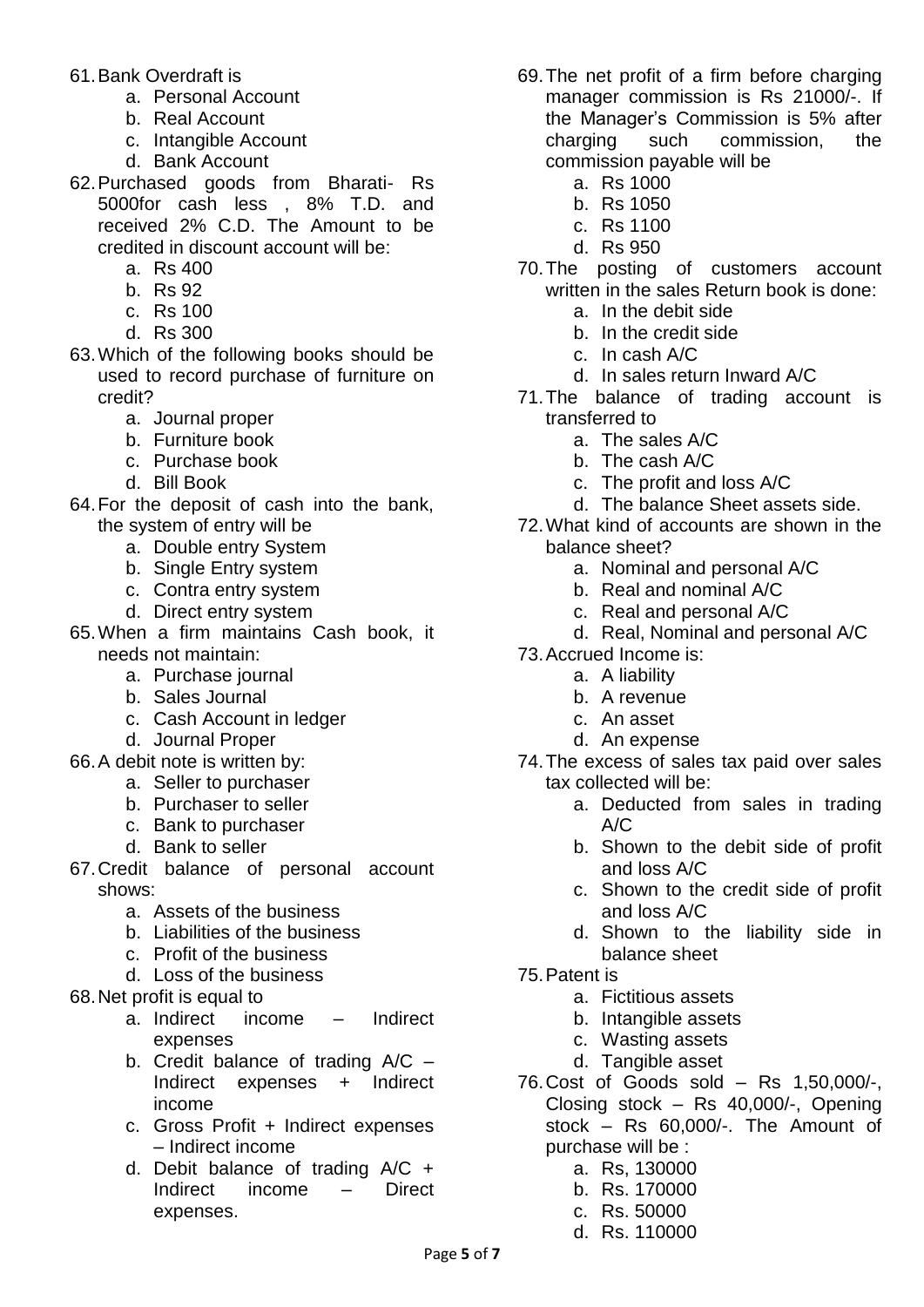- 77.Outstanding salary for a trading concern is:
	- a. An expenses
	- b. An income
	- c. A liability
	- d. An asset
- 78.If there is 'Match Fund' then match expenses and incomes are transferred to:
	- a. Income and expenditure account
	- b. Asset side of balance sheet
	- c. Liability side of Balance Sheet .
	- d. Both Income and Expenditure A/c and Balance Sheet
- 79.Subscription received during the year ended 31-3-2010.

| Years   | Amount     |
|---------|------------|
| 2008-09 | Rs. 8000   |
| 2009-10 | Rs. 100000 |

The club has 400 members contributing Rs.300 each. The subscription due for 2009 (31<sup>st</sup> March) were Rs. 10000. The amount to be received for the year ended 31st March 2010 will be:

- a. Rs. 22000
- b. Rs. 20000
- c. Rs. 14000
- d. Rs. 24000
- 80.If the amount of any known liability cannot be determined accurately:
	- a. Provision should be created
	- b. Definite liability should be found out
	- c. Reserve should be created
	- d. The amount should be shown as a contingent liability.
- 81.Secret reserve is shown:
	- a. In the profit and loss a/c
	- b. In the balance sheet liability side
	- c. In profit an loss appropriation a/c
	- d. Not anywhere in the financial statement.
- 82."Depreciation is the gradual and permanent decrease in the value of an asset from any course" who said this?
	- a. William Pickles
	- b. R.N. Carter
	- c. Spicer & Peglar
	- d. J.R. Barliboi
- 83.While preparing the provision for depreciation a/c. the amount of depreciation will be credited to :
	- a. Assets account
	- b. Profit and loss account
	- c. Provision for depreciation account
	- d. Depreciation account
- 84.The cost of licence appears in Double Account System in:
	- a. Revenue A/c
	- b. Capital A/C
	- c. Reserve Balance Sheet
	- d. Net Revenue A/c
- 85."Closing stock is valued at cost price or market price whichever is less" It is an example of:
	- a. Cost benefit principle
	- b. Convention of prudence
	- c. Principle of consistency
	- d. Principles of business practice.
- 86.Revenue is considered as being earned when:
	- a. Production is made
	- b. Purchase is effected.
	- c. Sale is effected
	- d. Cash is received.
- 87.The amount paid for LIC premium for the proprietor – Rs. 400 was debited to General Expenses account. Point out the type of error:
	- a. Error of omission
	- b. Error of commission
	- c. Error of principle
	- d. Compensating error.
- 88.Accounting principles are:
	- a. Written
	- b. Oral
	- c. Acceptance to all
	- d. According to will
- 89.Of the following, which is not necessary to be recorded in the books of account?
	- a. Discount account
	- b. Trade discount
	- c. Discount allowed
	- d. Cash received for discount